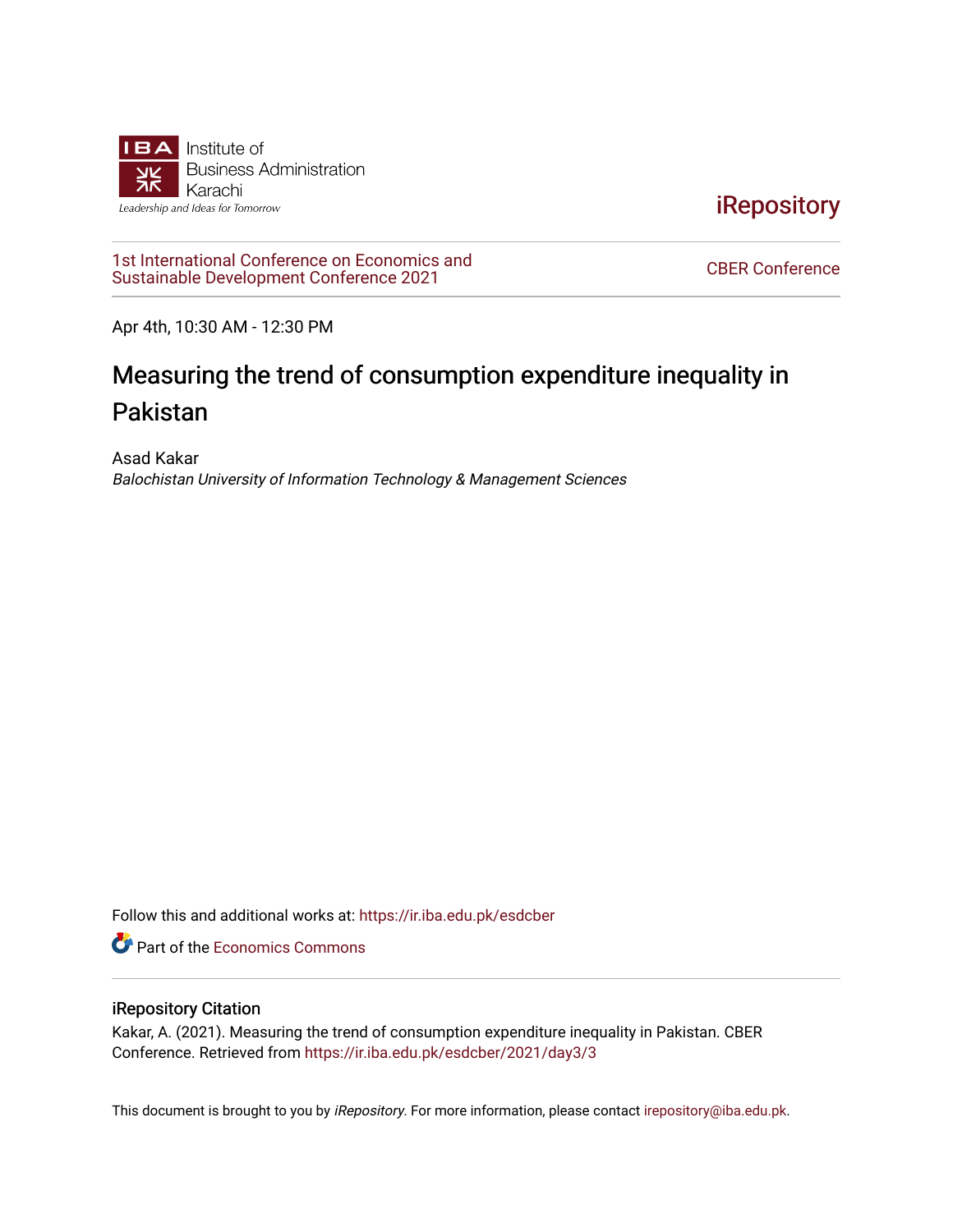https://ir.iba.edu.pk/esdcber/2021/day3/3





Institute of Business Administration

**1 st International Conference, CBER IBA Title: (Measuring The Trend Of Consumption Expenditure Inequality in Pakistan) Session: (Insert Session) Date: (04/04/2021 11:15AM) Author: (Asadullah, BUITEMS)**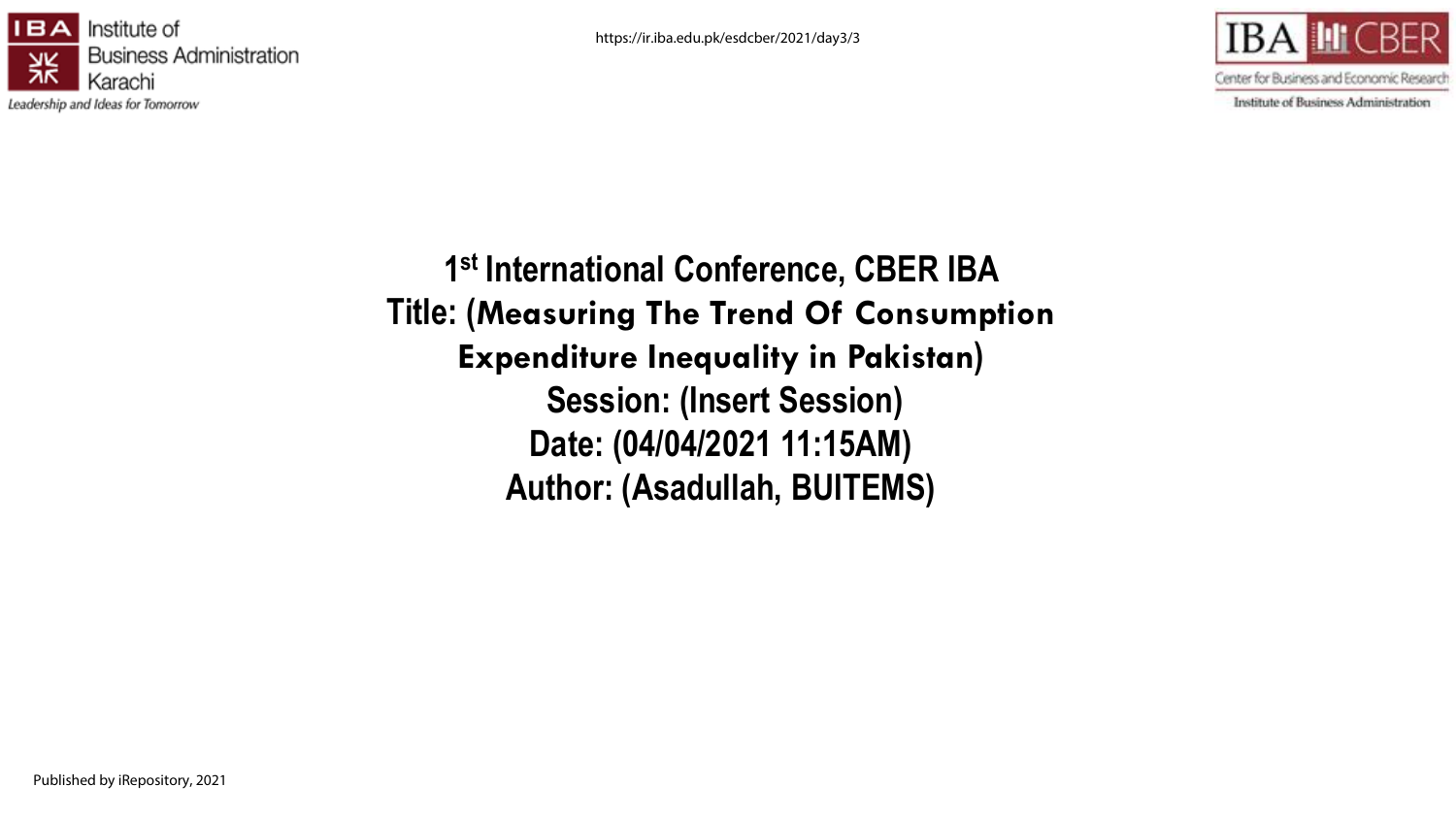



Center for Business and Economic Research

Institute of Business Administration

**Table of Contents Introduction Rational of the study Literature Review Model Data Data Visualization Findings Conclusion and Recommendations Limitations of the study**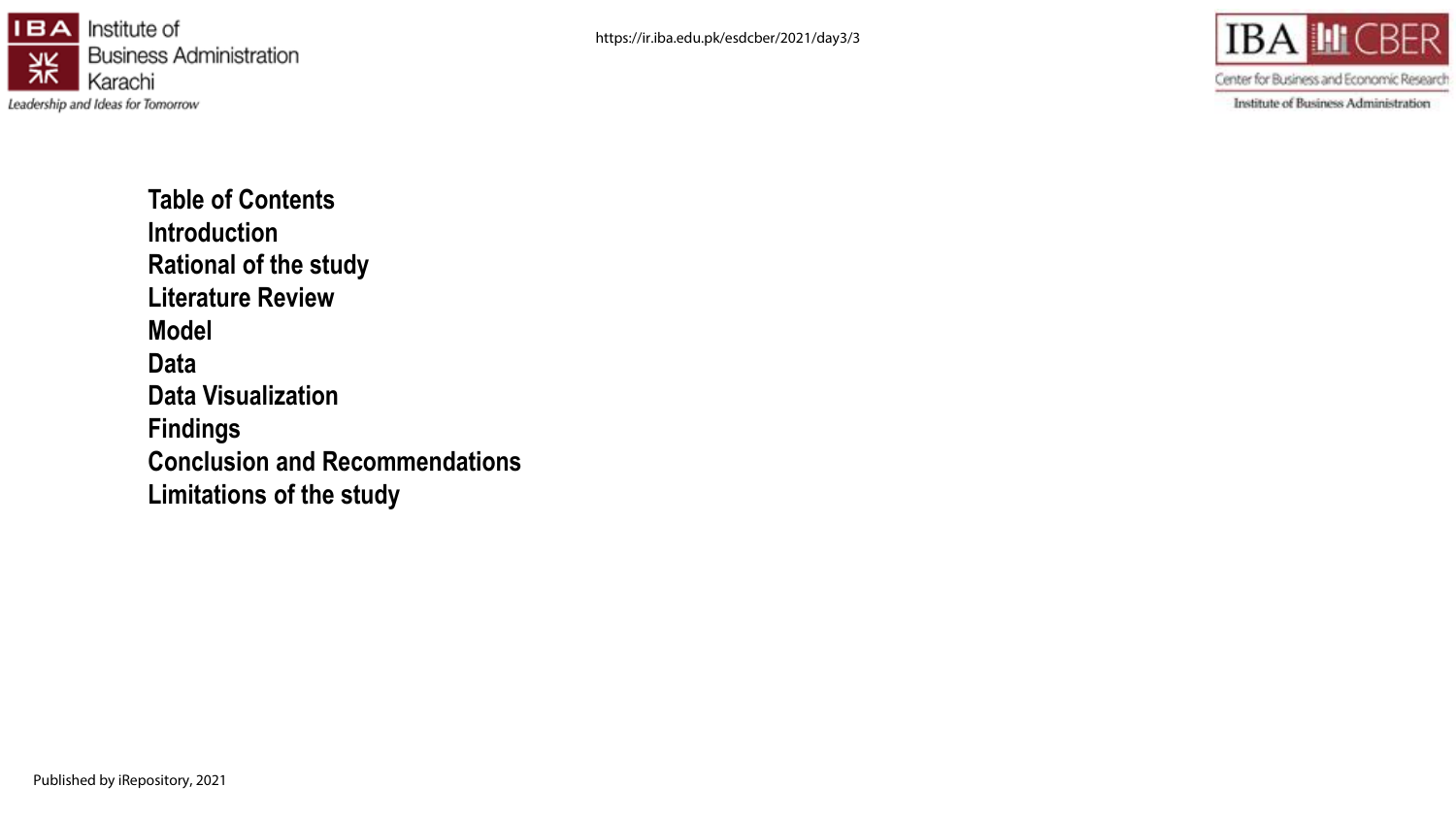



Institute of Business Administration

# **Introduction**

 $\triangleright$  Poverty and income inequality are one of the main issues in developing countries.

Along side Poverty, Inequality one of the major problems faced by households in Pakistan.

 $\triangleright$  Consumption expenditure is considered as one of the best indicators of household welfare.(Cutler & Katz 1992).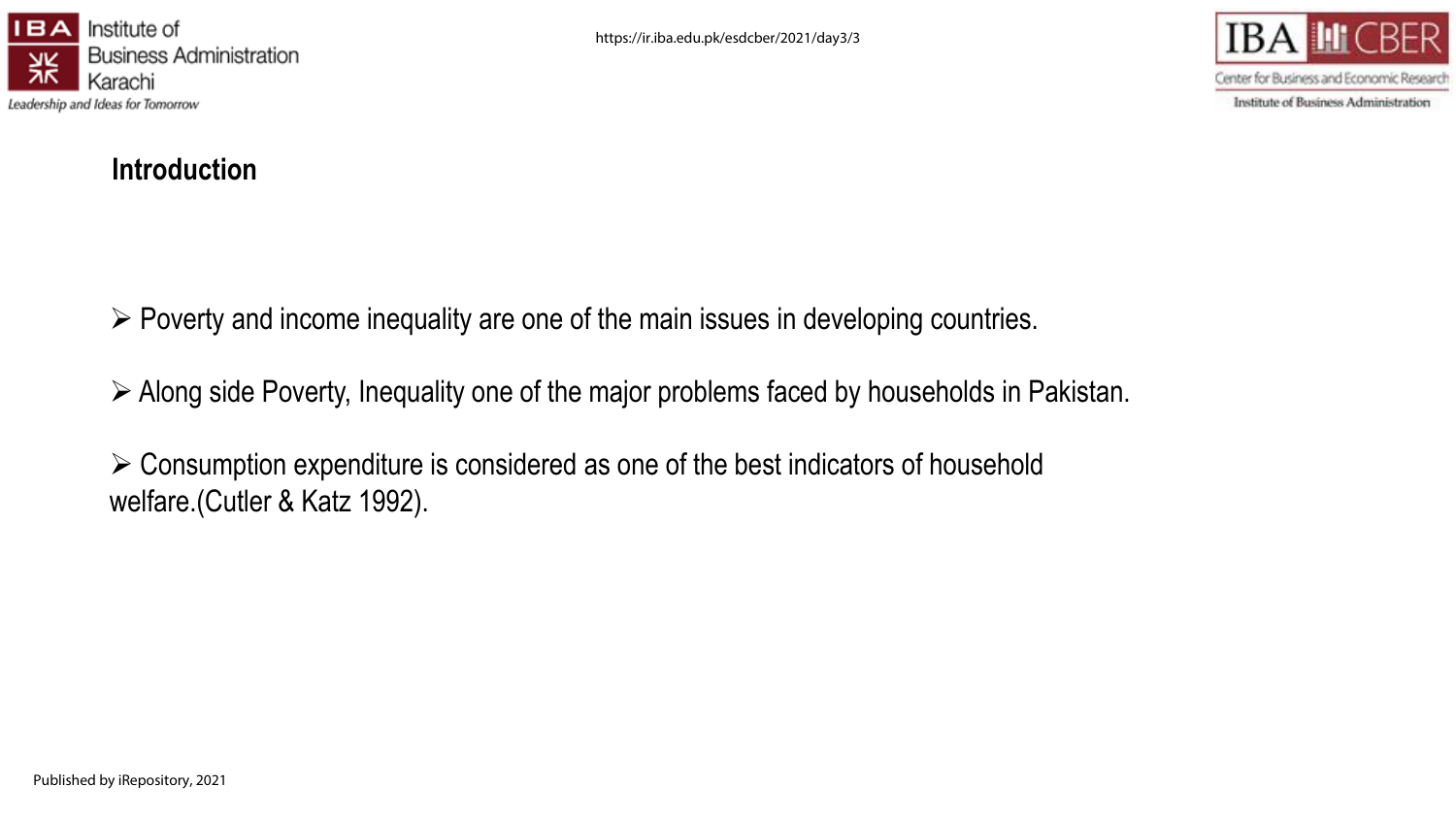



# **Rational of the study**

- $\triangleright$  The research intend to find out inequalities in Consumption expenditures among the households of Pakistan.
- $\triangleright$  The inequalities in consumption expenditures among households may differ across region and provinces.
- This study decomposes inequalities in consumption expenditures into Food and Non-Food at Household.
- $\triangleright$  The significance of Food and Non-Food consumption expenditure inequalities are useful to understand disparities among households based on their region and Province.

 $\triangleright$  This research contributes to examine the patterns of consumption expenditures portfolios at Published by iRepository, 2021d level.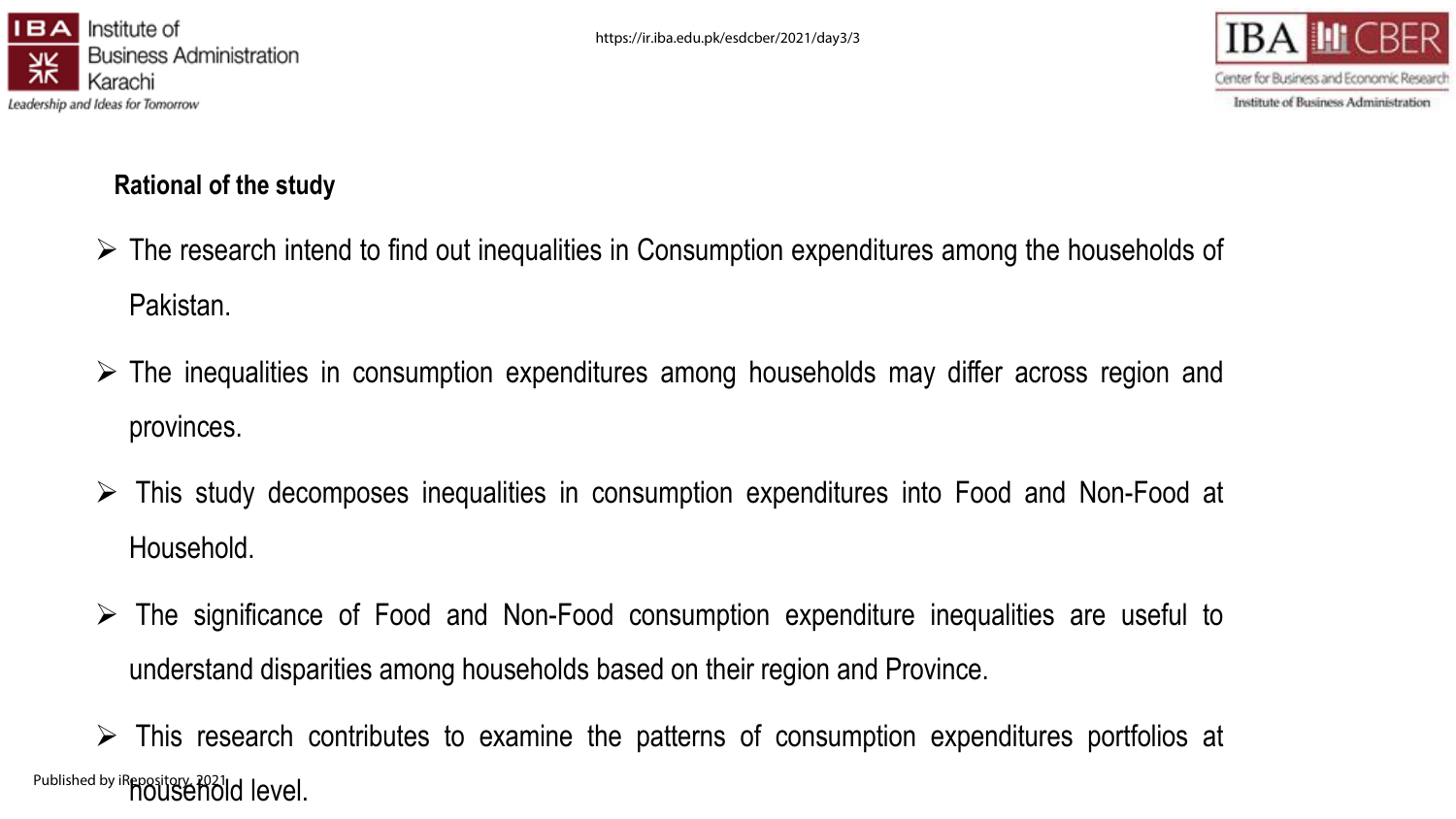

Leadership and Ideas for Tomorrow



Center for Business and Economic Research

Institute of Business Administration

|     | <b>Article</b>                                                                                      | <b>Author</b>                                                           | <b>Journal &amp; Year</b>                                                                                   | Methodology                                 | <b>Result</b>                                                                                                                                                                                                                                                 |
|-----|-----------------------------------------------------------------------------------------------------|-------------------------------------------------------------------------|-------------------------------------------------------------------------------------------------------------|---------------------------------------------|---------------------------------------------------------------------------------------------------------------------------------------------------------------------------------------------------------------------------------------------------------------|
| No. | Trends in consumption-based<br>poverty and inequality in the<br>European Union during the<br>1980s  | M. Asghar Zaidi &<br><b>Klaas de Vos</b>                                | Journal of<br>Population<br>Economics.<br>Published by<br>Springer,<br>June.<br>2001                        | Decile ratio, Gini coefficient, Theil index | During the 1980s, both poverty and<br>inequality increased in Italy, France, the<br>United Kingdom, Germany and<br>Belgium, while decreases in both<br>poverty and inequality are observed<br>for Spain and Portugal. In Greece only<br>inequality increased. |
|     | Trends in Inequality in Pakistan<br>between 1998-99 and 2001-<br>02                                 | <b>Bilquees</b>                                                         | Talat Anwar & Faiz Pakistan Institute of<br>Development<br>Economics,<br>Islamabad, J Stor.<br>PDR,<br>2003 | <b>Gini Coefficient</b>                     | Inequality increased in overall Pakistan<br>during the time period.                                                                                                                                                                                           |
| З.  | <b>Growth and Sectorial Inequality Talat Anwar</b><br>in Pakistan                                   |                                                                         | <b>Pakistan Economic</b><br>and Social Review.<br>2007                                                      | <b>Gini Coefficient</b>                     | Household head employed in Financing,<br>Electricity, Manufacturing, and<br>Community services faced high<br>inequality                                                                                                                                       |
|     | Income and Consumption<br>Inequality in Urban China:<br>1992-2003<br>Published by iRepository, 2021 | Hongbin Cai, Yuyu The University of<br>Chen & Li-An Zhou Chicago Press. | 2010                                                                                                        | Gini Coefficient                            | Consumption inequality among urban<br>households in China increased rapidly<br>during 1992-2003.<br>The Gini index of per capita<br>consumption increased from 0.25 in<br>1992 to 0.33 in 2003                                                                |
|     |                                                                                                     |                                                                         |                                                                                                             |                                             |                                                                                                                                                                                                                                                               |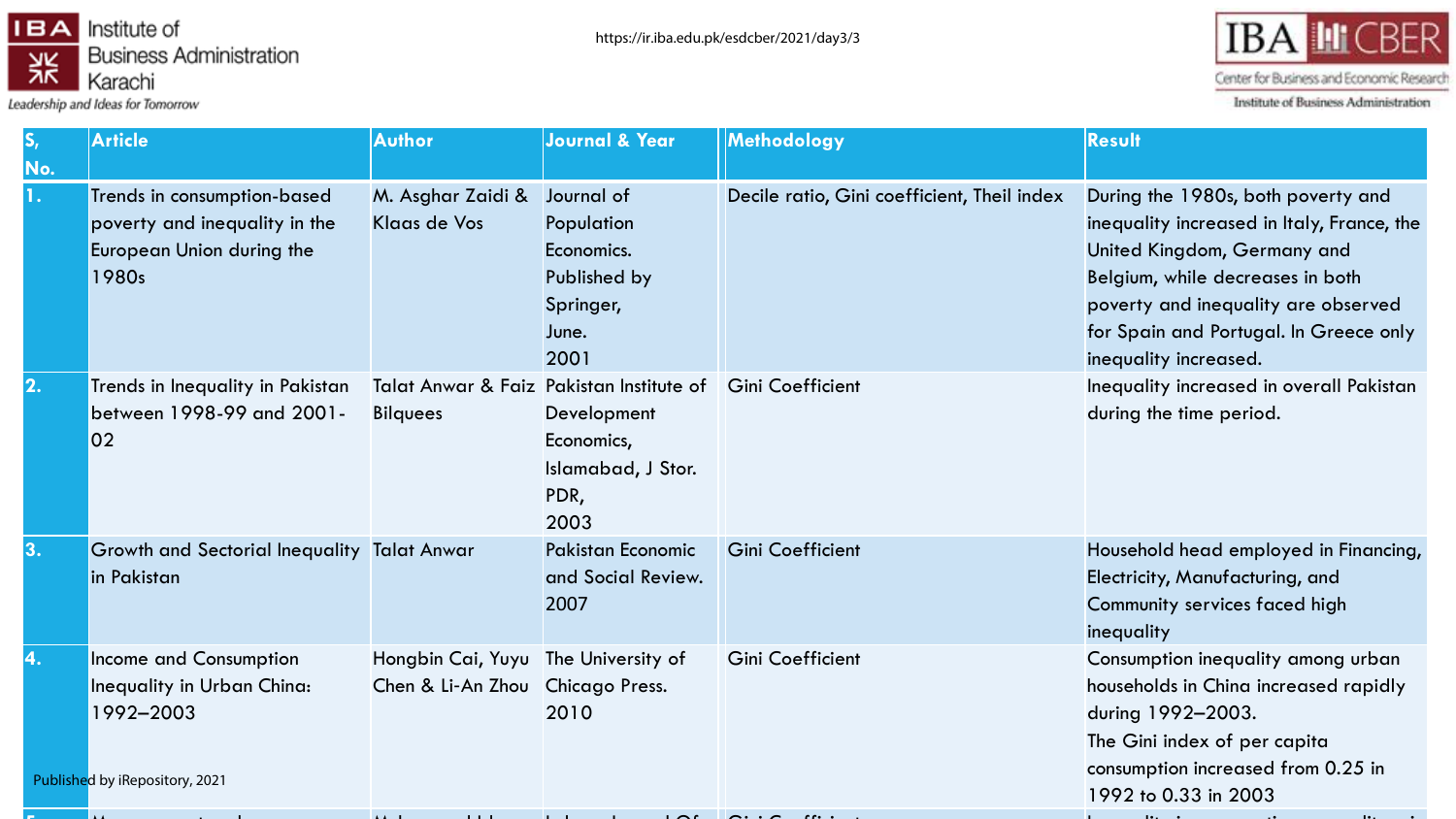

Leadership and Ideas for Tomorrow



Center for Business and Economic Research

Institute of Business Administration

|     | <b>Article</b>                                                                                                                  | <b>Author</b>                                    | <b>Journal &amp; Year</b>                                   | Methodology                    | <b>Result</b>                                                                                                                                                                                                                                                                        |
|-----|---------------------------------------------------------------------------------------------------------------------------------|--------------------------------------------------|-------------------------------------------------------------|--------------------------------|--------------------------------------------------------------------------------------------------------------------------------------------------------------------------------------------------------------------------------------------------------------------------------------|
| No. |                                                                                                                                 |                                                  |                                                             |                                |                                                                                                                                                                                                                                                                                      |
|     |                                                                                                                                 |                                                  |                                                             |                                |                                                                                                                                                                                                                                                                                      |
| 15. | <b>Measurement and</b><br>Decomposition of Consumption<br><b>Inequality in Pakistan</b>                                         | <b>Muhammad Idress</b><br>& Eatzaz Ahmad         | Lahore Journal Of<br>Economics.<br>2010                     | Gini Coefficient               | Inequality in consumption expenditure in<br>Pakistan improved slightly between<br>1992/93 and 2004/05, and that the extent<br>of inequality in food consumption has<br>remained substantially lower than in nonfood<br>consumption.                                                  |
|     | Income Inequality measurement<br>in Pakistan and its four provinces Kanwal Bilal<br>by Lorenz curve                             | Hing Amir &                                      | Journal of Asian<br>Scientific Research.<br>August.<br>2011 | Lorenz Curve, Gini Coefficient | There is also inequality among the per<br>capita income of different provinces.<br>Overall inequality in Pakistan appears to be<br>almost exclusively due to inequalities within<br>provinces                                                                                        |
|     | <b>Growth and Consumption</b><br><b>Inequality in Pakistan</b>                                                                  | <b>MUHAMMAD Ali</b><br>Asad & Mehboob<br>Ahmad   | <b>Pakistan Economic</b><br>and Social Review<br>2011       |                                | Gini Coefficient, Thiel index Quintiles Consumption inequality was not stable, The<br>poorest 20 percent and the middle 60<br>percent lost their consumption share, whereas<br>the richest 20 percent gained their<br>consumption share significantly in urban and<br>rural sectors. |
| 18. | Poverty, Income Inequality, and<br>Growth in Pakistan: A Pooled<br><b>Regression Analysis</b><br>Published by iRepository, 2021 | <b>Ahmed Raza</b><br>Cheema &<br>Magbool H. Sial | Lahore Journal of<br><b>Economics</b><br>2012               | <b>Gini Coefficient</b>        | The results show that growth and inequality<br>play significant roles in affecting poverty,<br>and that the effect of the former is<br>substantially larger than that of the latter.<br>Furthermore, growth has a significant                                                        |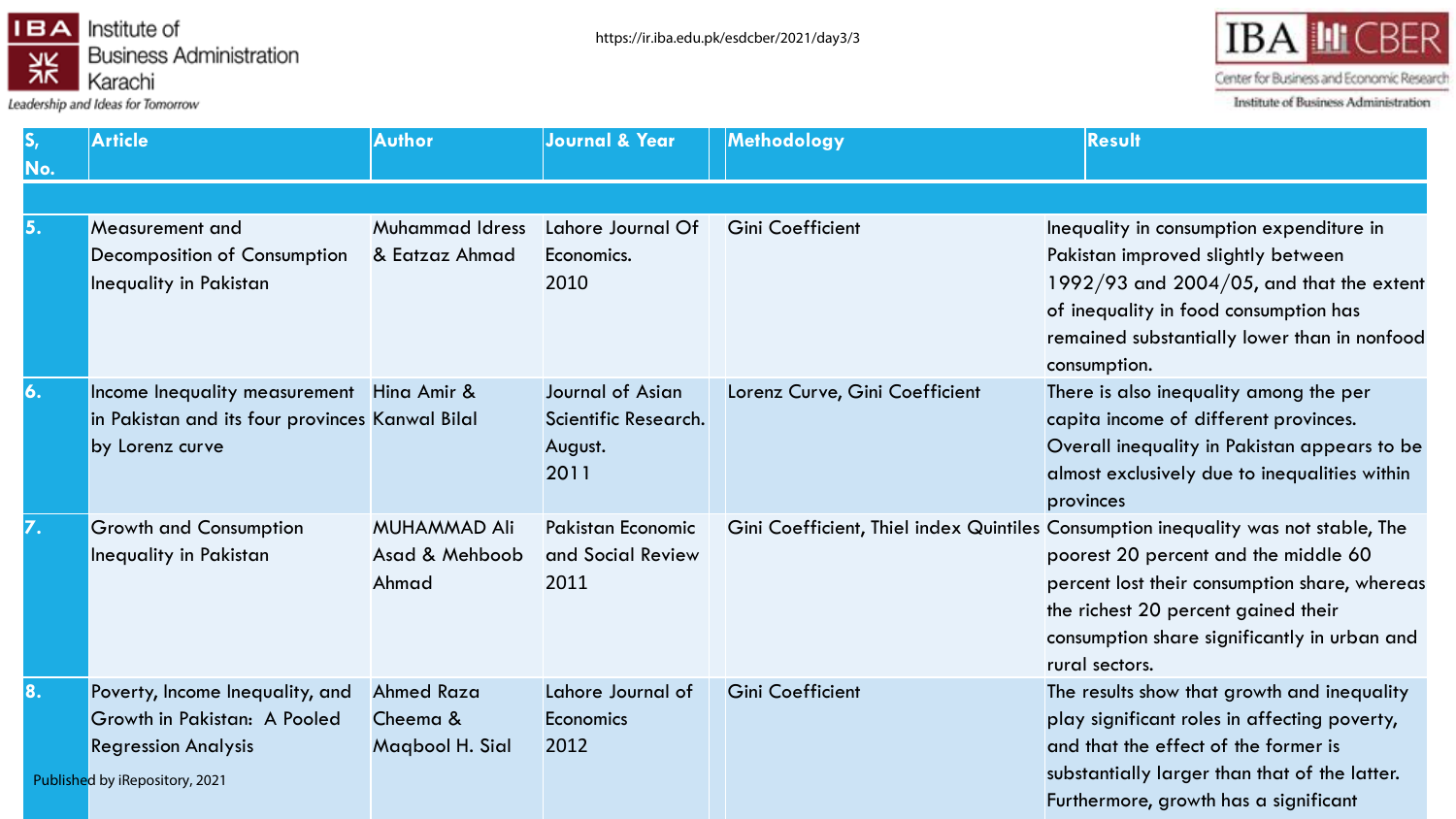



# **Model**

- Gini coefficient, defined as the ratio of the area between the diagonal and the Lorenz curve to the total area of the half-square in which the curve lies (Todaro & Smith, 2002).
- $\triangleright$  Rao(1969) provided formula to calculate Gini coefficient which is also useful for measurement of consumption inequality.

$$
G = \sum_{i=1}^{n-1} (P_i q_{i+1} - P_{i+1} q_i)
$$

- $\triangleright$  Pi is the cumulative population share and Qi is the cumulative consumption share corresponding to the ith household when all households are arranged in ascending order of consumption. (Rao,1969)
- $\triangleright$  Sharrock (1982) provides the following source-decomposition of the Gini coefficient of income. The same procedure can be adopted for the allocation-wise decomposition of consumption inequality

$$
G = \sum_{k=1}^{K} (S_K(C_K))
$$

 Here *s<sup>k</sup>* is the consumption share of the component *k* in total consumption and *C<sup>k</sup>* is the concentration ratio of the *kth* consumption component. The concentration ratio is the same as that of the Gini coefficient except that the ranking of households is by total consumption and not the *kth* consumption component.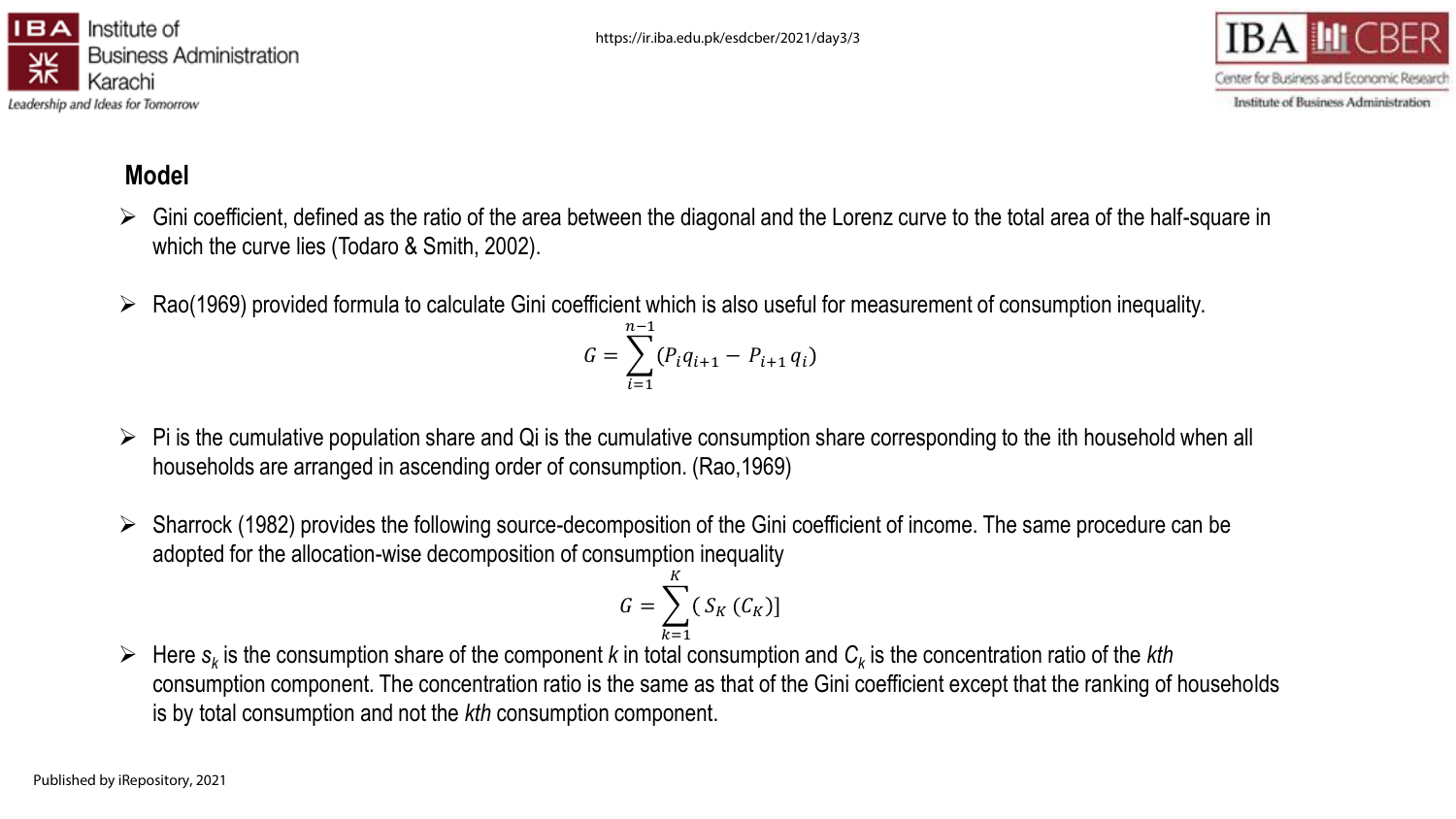



# **Model & Data**

 $\triangleright$  A good inequality measure usually has the following properties: (i) the Pigou-Dalton transfer principle, (ii) income scale

independence, (iii) the population principle, (iv) decomposability, (v) well defined and interpretable limits, and (vi) symmetry. The

Gini coefficient is one measure that fulfills all these conditions and is the most widely used measure of inequality. (Idrees &

Ahmad, 2010)

- $\triangleright$  The data for this study has been taken from PBS which collects HIES data from households.
- $\triangleright$  We have utilized the latest available surveys of 2015-16 and 2018-19.
- $\triangleright$  These data sets comprises information on consumption expenditures for the households. This includes data on food and non-

food expenditures of households and households are divided on basis of region and Province.

 The data is decomposed into food and non-food expenditures available in consumed quantity and value paid for it. Published by iRepository, 2021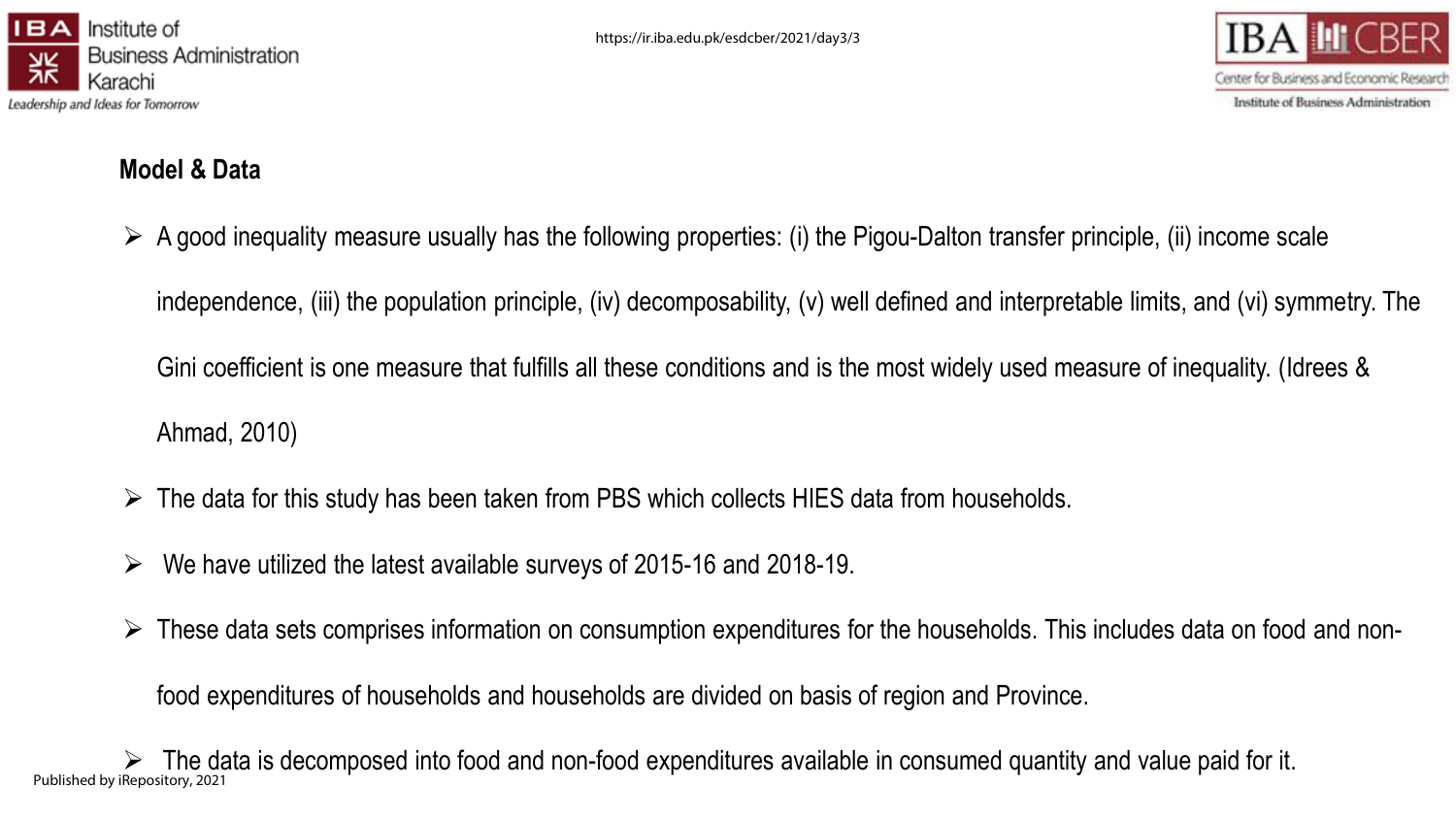



■2015-16

### **Data Visualization**

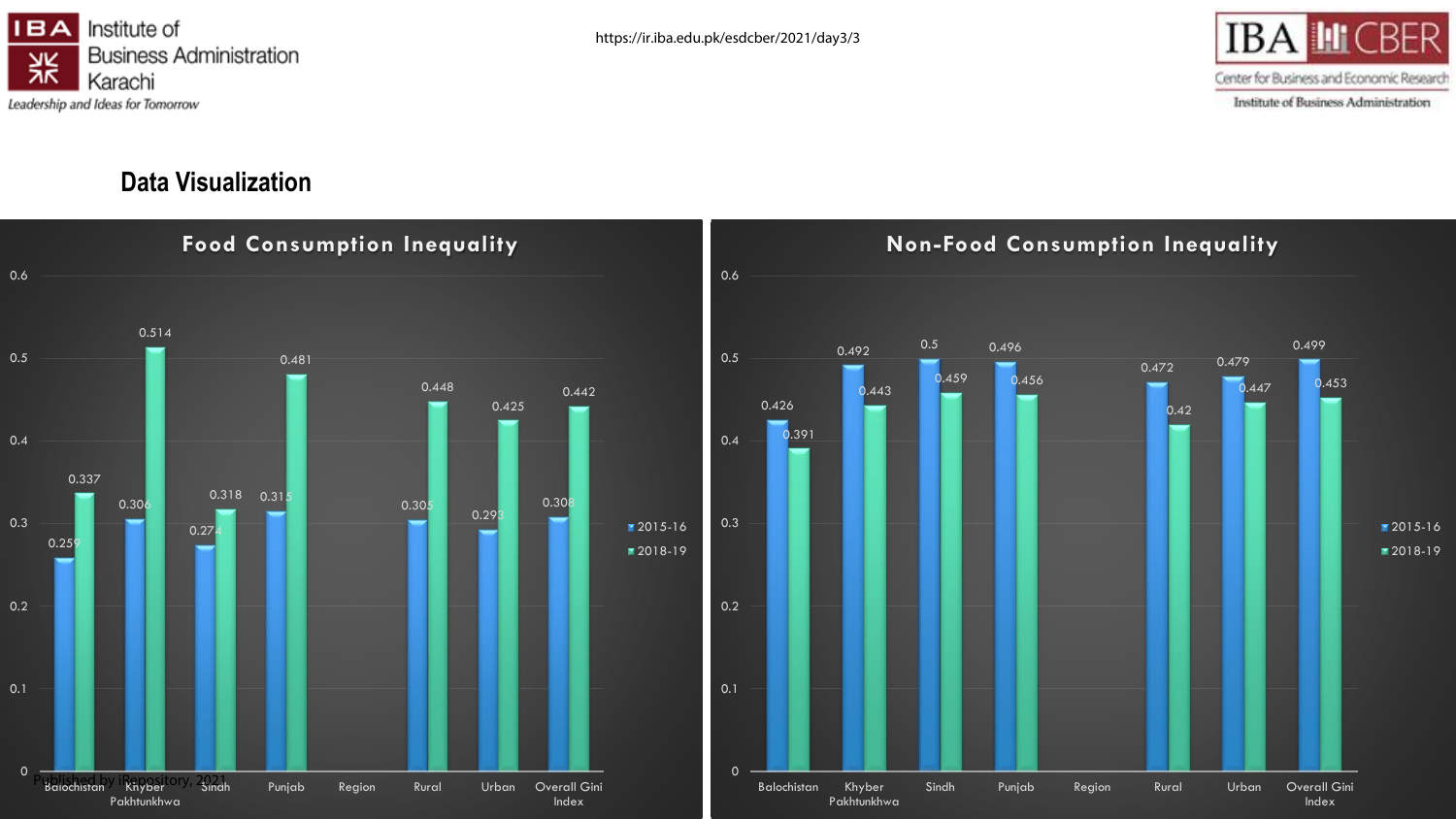



# **Food Consumption Inequality Gini Values Non-Food Consumption Inequality Gini Values**

| <b>Province</b>     | 2015-16 | 2018-19 | <b>Province</b>     | 2015-16 | 2018-19 |
|---------------------|---------|---------|---------------------|---------|---------|
| <b>Balochistan</b>  | 0.259   | 0.337   | <b>Balochistan</b>  | 0.426   | 0.391   |
| <b>Sindh</b>        | 0.274   | 0.318   | <b>Sindh</b>        | 0.500   | 0.443   |
| <b>Khyber</b>       | 0.306   | 0.514   | Khyber              | 0.492   | 0.459   |
| Pakhtunkhwa         |         |         | <b>Pakhtunkhwa</b>  |         |         |
| Punjab              | 0.315   | 0.481   | Punjab              | 0.496   | 0.456   |
| <b>Region</b>       |         |         | <b>Region</b>       |         |         |
| <b>Rural</b>        | 0.305   | 0.448   | <b>Rural</b>        | 0.472   | 0.420   |
| <b>Urban</b>        | 0.293   | 0.425   | <b>Urban</b>        | 0.479   | 0.447   |
| <b>Overall Gini</b> | 0.308   | 0.442   | <b>Overall Gini</b> | 0.499   | 0.453   |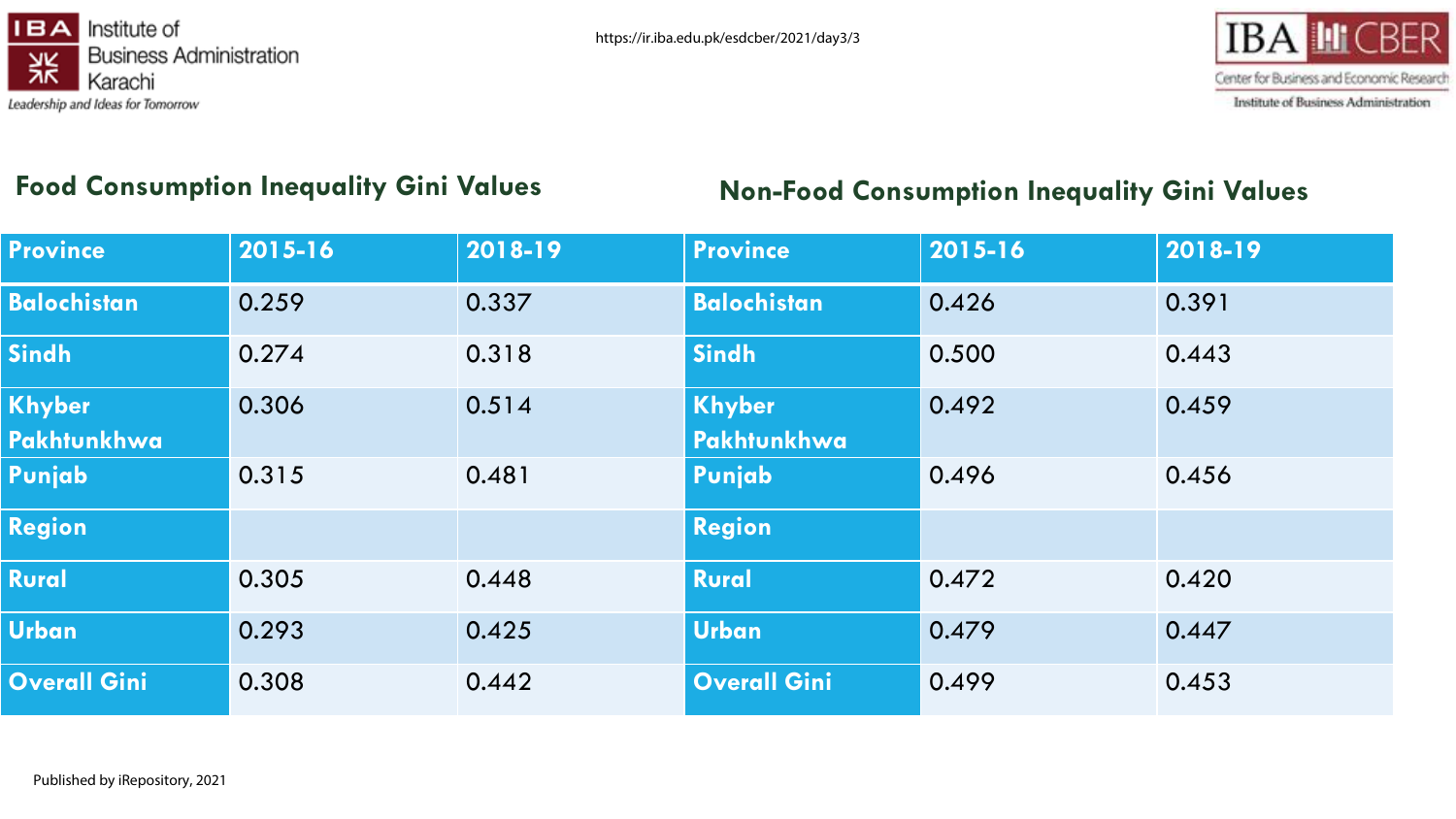



## **Findings**

- $\triangleright$  This research shows the existence of consumption expenditure inequalities among the households of Pakistan.
- $\triangleright$  The Results show that overall food consumption expenditure inequality increased over the course of last two surveys.
- $\triangleright$  Food Consumption expenditure inequality in Rural areas was higher compared to urban areas.
- $\triangleright$  Punjab faced the highest level of food Consumption expenditure inequality in 2015-16 and KPK in 2018-19.
- $\triangleright$  The Overall non-food consumption expenditure inequality decreased over the course of last two surveys.
- $\triangleright$  Non-Food Consumption expenditure inequality in Urban areas dominated inequality in Rural areas.
- $\triangleright$  Sindh observed the highest level of Non-food consumption expenditure inequality in 2015-16 and KPK in 2018-19. Published by iRepository, 2021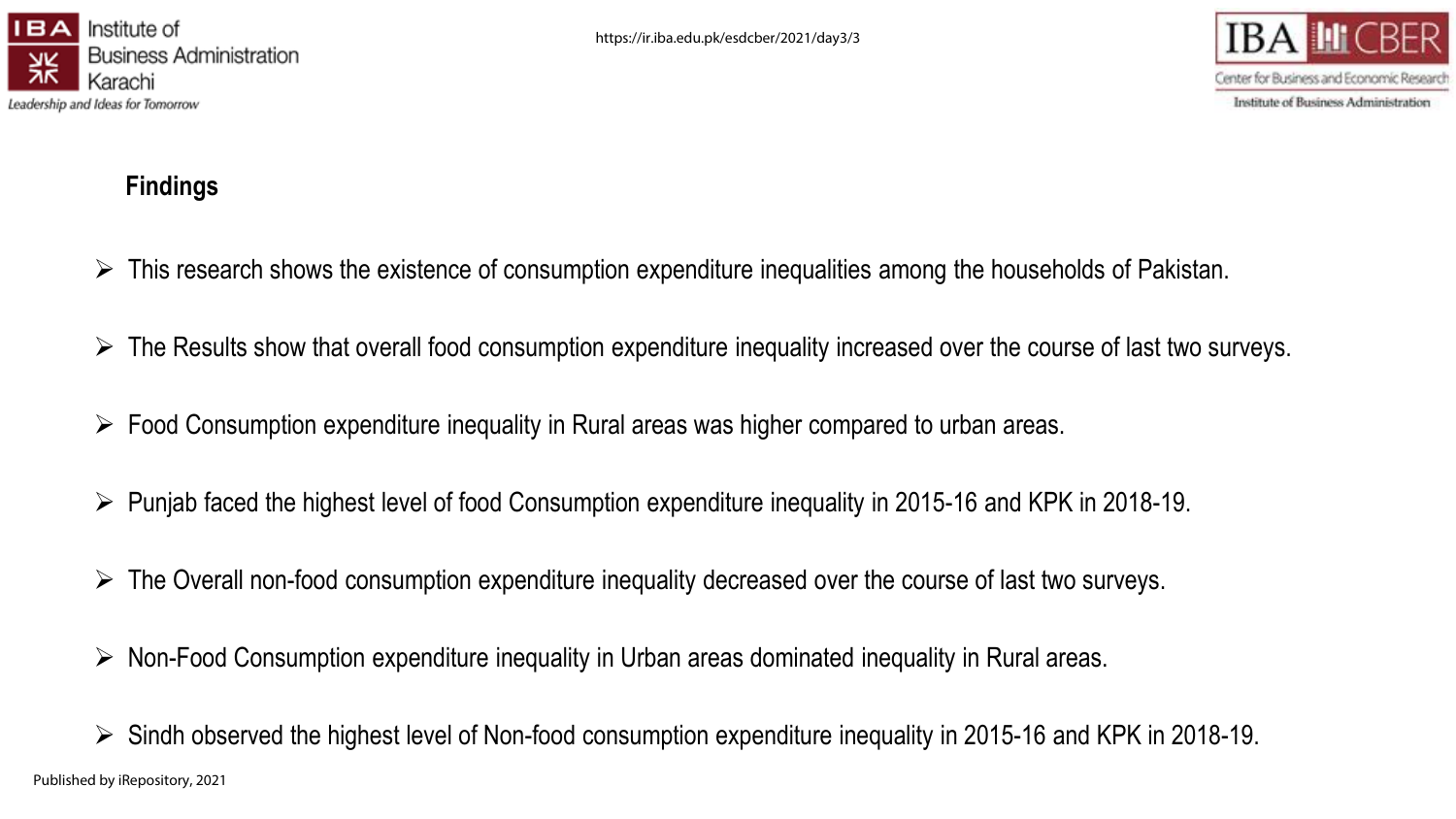



#### **Conclusion & Recommendations**

- $\triangleright$  This research shows the existence of consumption expenditure inequalities among the households of Pakistan.
- $\triangleright$  It was observed consumption expenditure inequality was high in non-food consumption expenditure than food consumption.
- $\triangleright$  To reduce Consumption inequality Government needs to provide subsidies on food items and reduce inflation.
- $\triangleright$  Progressive Tax rates and redistribution of resources towards poor households can decrease consumption inequality.
- $\triangleright$  Government need to include more households through Ehsaas Program or through the network of utility stores to start

new Food programs to support the poor as it will reduce the gap between rich and poor.